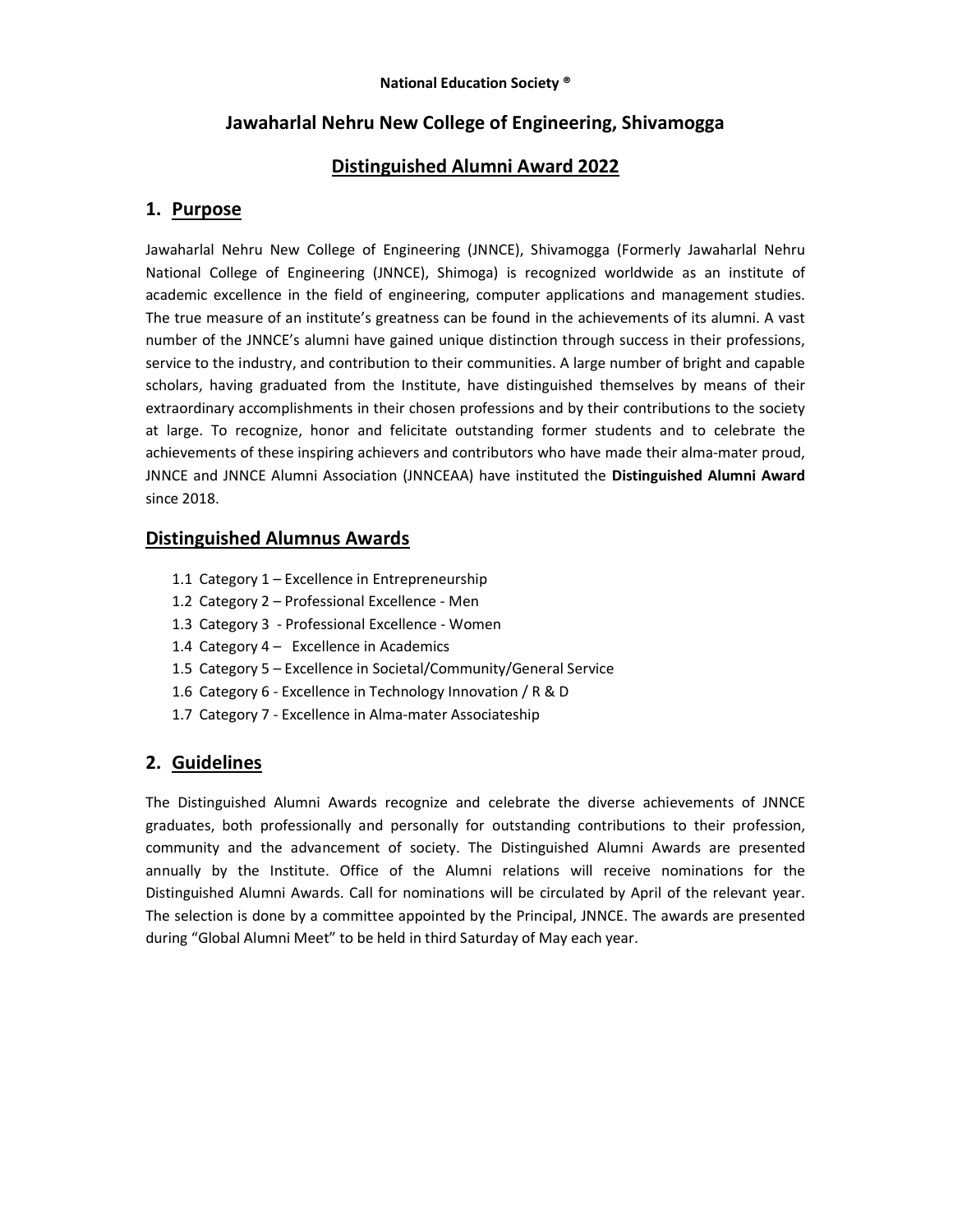#### 3.1. Award Category

#### 3.1.1 Category 1 – Excellence in Entrepreneurship

Significant entrepreneurial skills & accomplishments, company formation with high turnover and employing people, and creation of support structure for entrepreneurs, success of start-ups in establishing market presence, scale of operation & reach to society, awards & recognition, coaching, mentoring & advisory activities. Their Enterprise should have been in continuous existence at least for the past 5 years in any part of the world.

#### 3.1.2. Category 2 – Professional Excellence - Men

Exceptional management skills, leadership position with company, awards & recognition, Board memberships, Fellowships, testimonials, global stature, Collaborations with academia, community service, team leadership in setting up new enterprises, mentoring track-record, membership of professional associations & industry bodies.

#### 3.1.3. Category 3 – Professional Excellence - Women

Exceptional management skills, leadership position with company, awards & recognition, Board memberships, Fellowships, testimonials, global stature, Collaborations with academia, community service, team leadership in setting up new enterprises, mentoring track-record, membership of professional associations & industry bodies, all other as in other category.

#### 3.1.4 Category 4 – Excellence in Academics

Academic achievements and honors, intellectual contributions to the field of expertise, pioneering work, journal papers & citation indices, conference papers, books and book chapters, number of Ph.D. scholars guided, funded research projects executed, visiting professorships, lectureships, fellowships in professional associations, student mentoring & welfare activities, peer testimonials, awards & recognition. It is given to an individual who has demonstrated exceptional and sustained leadership in his/her community, professional field, or personal commitments, and has given a significant contribution of time and talent to the Institute associated with.

#### 3.1.5 Category 5 – Excellence in Societal/Community/General Service

Significant accomplishments in diverse areas-service to society, excellence in public administration, notable achievements in humanities, media, literature, fine arts, community development, environment & sustainable living, leadership and innovation, scale of impact, awards & honors received, advisor to CEO, CTO, CFO or top positions, strategist to leading companies etc

#### 3.1.6 Category 6 - Excellence in Technology Innovation / R & D

Innovations in application of technology, design & development achievements, awards & recognition (external & internal), technical leadership activities & positions, fellowships in professional organizations, patents & publications, industry standards activities, collaborations with academia, community service; Demonstrated excellence in their field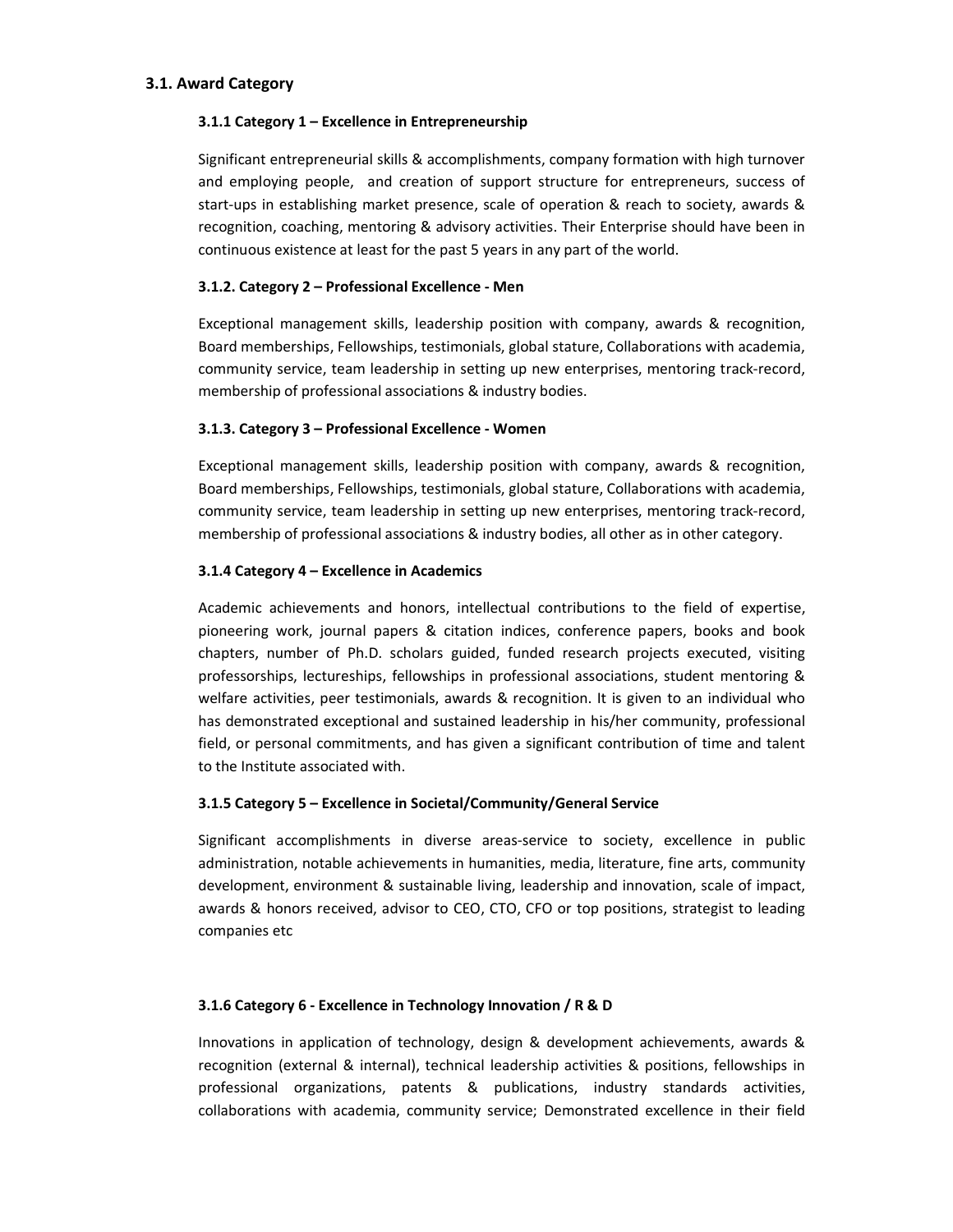(professional, academic, research or community); Demonstrated leadership and innovation; Evidence of contribution to and recognition by their profession or community at a local, national or international level, inventor with granted and filed patents, innovations, technology commercialization etc

### 3.1.7 Category 7 - Excellence in Alma-mater Associateship

Service to the Institute, service to alumni, promotion of industry-institute interaction, significant leads & referrals secured, supportive/affirmative actions in institution promotion & development, membership of institute committees/bodies, guest lectures/invited talks/student project guidance/co-guidance, training & mentoring liaison/facilitation with external agencies/resources, support to & participation in institutional programs & events etc.

## 3.2 Eligibility

- 1. To be eligible, a living alumnus or alumna who has attained any degree (B.E., M.Tech., MCA. MBA, M.Sc. (Engg) or Ph.D.) at JNNCE may be considered for this award.
- 2. Achievements attained before graduating from JNNCE will be taken in to consideration, but there must be achievements demonstrated in the years after graduation.
- 3. Graduates do not have to be working in the particular discipline from which they graduated.
- 4. Nominations can be made by any member of the community including: JNNCE alumni and staff
- 5. Graduates who currently are on the faculty or staff of JNNCE are not eligible, with the exception of those who have achieved the rank of Professor Emeritus.
- 6. Sitting members of JNNCE's Governing Council are not eligible.
- 7. Any alumnus or alumna of JNNCE, Shimoga who has not received the award earlier, is eligible.
- 8. The awardee alumnus or alumna shall be one who has significantly contributed to her/his professional domain in corporate world, academics, government, entrepreneurship, NGO or has made phenomenal contribution toward fulfilling the mission of JNNCE, Shimoga by any means including philanthropic support.
- 9. Candidates may only be considered for one award category per year.

### 3.3 Selection criteria

The Distinguished Alumni Award recognizes graduates for:

- a particular achievement
- a series of such achievements
- or a career of noteworthy accomplishments

To assist with assessing and comparing nominations, the selection committee may also take into account:

- Degree of difficulty of the achievement and sacrifices made
- Volunteer work
- Achievements as an individual or as part of a group or organization
- Nature and length of activity or service
- Contribution and/or service to JNNCE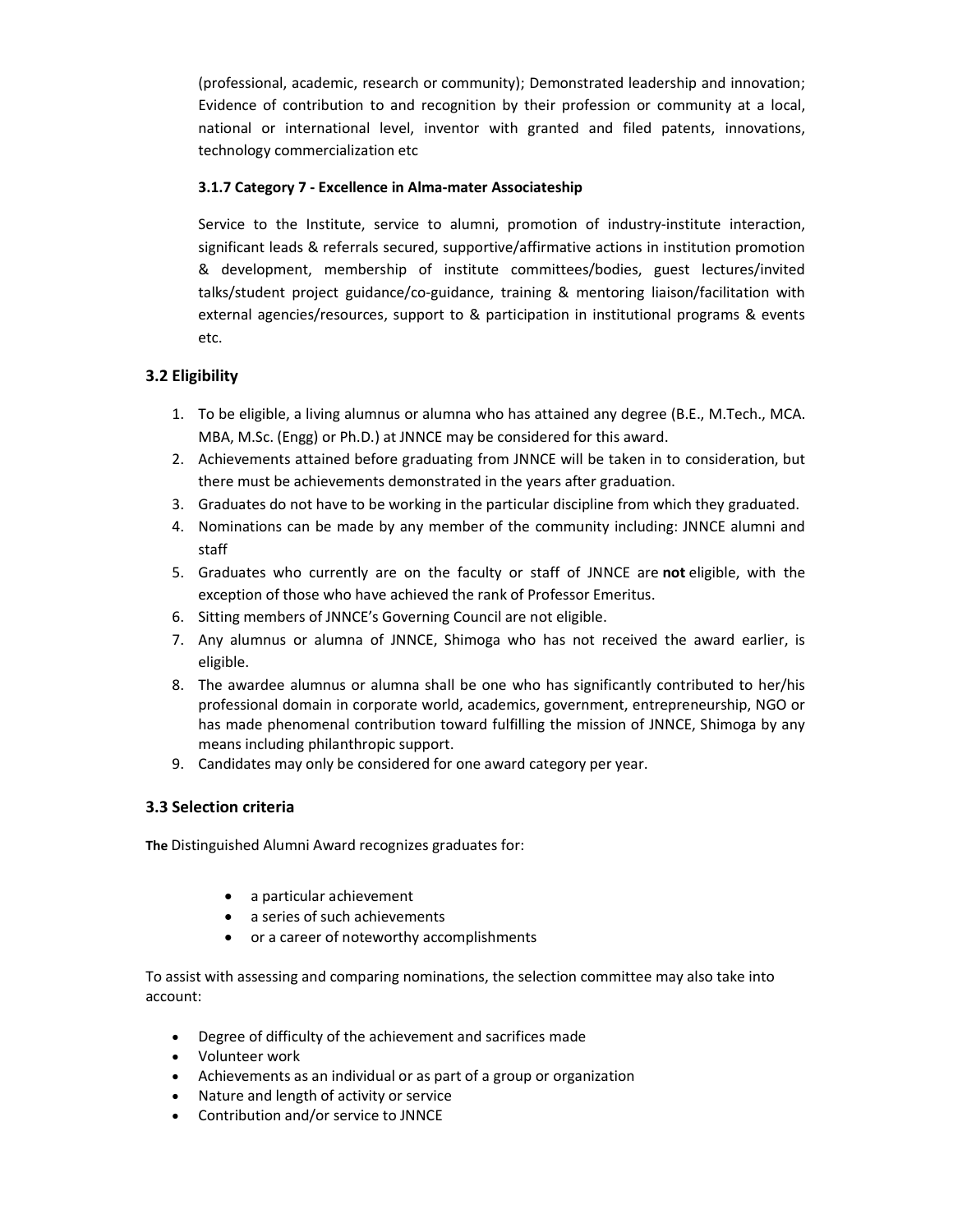- Service to Society: The recipient exhibits integrity and a demonstrated commitment to service through an interest in bettering the lives of others through volunteer efforts.
- Service and Support to JNNCE: The recipient's deeds and actions reflect the importance of his or her educational training, pride in alma mater and loyalty to JNNCE, as demonstrated through their interest in and support of the Institute, JNNCE Alumni Association and its programs.

### 3.4 Nomination process

3.4.1. To give a nominee the best support, please provide the following documentation:

- Completed Nomination Form
- A current CV and other relevant supporting documentation (up to a maximum of 5), such as media coverage and information on previous awards and recognition.
- A statement of support (500-1000 words) with clear examples of how the nominee meets the selection criteria and how they have gone beyond what could be reasonably expected of someone in that position.
- A narrative nomination letter or brief is vital and helps to understand the out of the ordinary, remarkable, and distinctive achievements of your nominee. Your letter or brief should highlight the achievements and impact of your nominee as it relates directly to the award criteria
- 3.4.2 A nominee may be asked to clarify or submit further information as required
- 3.4.3 One nomination per individual will be considered
- 3.4.4 Anonymous or incomplete nominations are not accepted
- 3.4.5 Nominees and nominators will be contacted by the JNNCEAA Office to confirm their availability to attend the presentation ceremony.
- 3.4.6 Nomination is a simple process and filling the form. It involves providing some basic information and highlights all her/his achievements that may make her/him a deserving recipient of the award in the form sent or available in JNNCE Alumni website
- 3.4.7 The process of inviting nominations of 'JNNCE Distinguished Alumnus Award' for the year 2022 is now open. If you have any queries, please contact the JNNCE Alumni Office at email to *jnnceaa@jnnce.ac.in* marking a copy to *principal@jnnce.ac.in*. The nomination process closes on 30<sup>th</sup> April 2022.
- 3.4.8 Nominations must be received by the posted deadline. Nominations received after the deadline are not considered for award selection.

## 3.5 Selection process

- The Principal, JNNCE will form a selection committee comprising of following :
	- o Principal, JNNCE Chairman
	- o Representative HoD ( one HoD) Member
	- o President, JNNCEAA Member
	- o Secretary, JNNCEAA Convener
	- o Two Experts from outside JNNCE Member